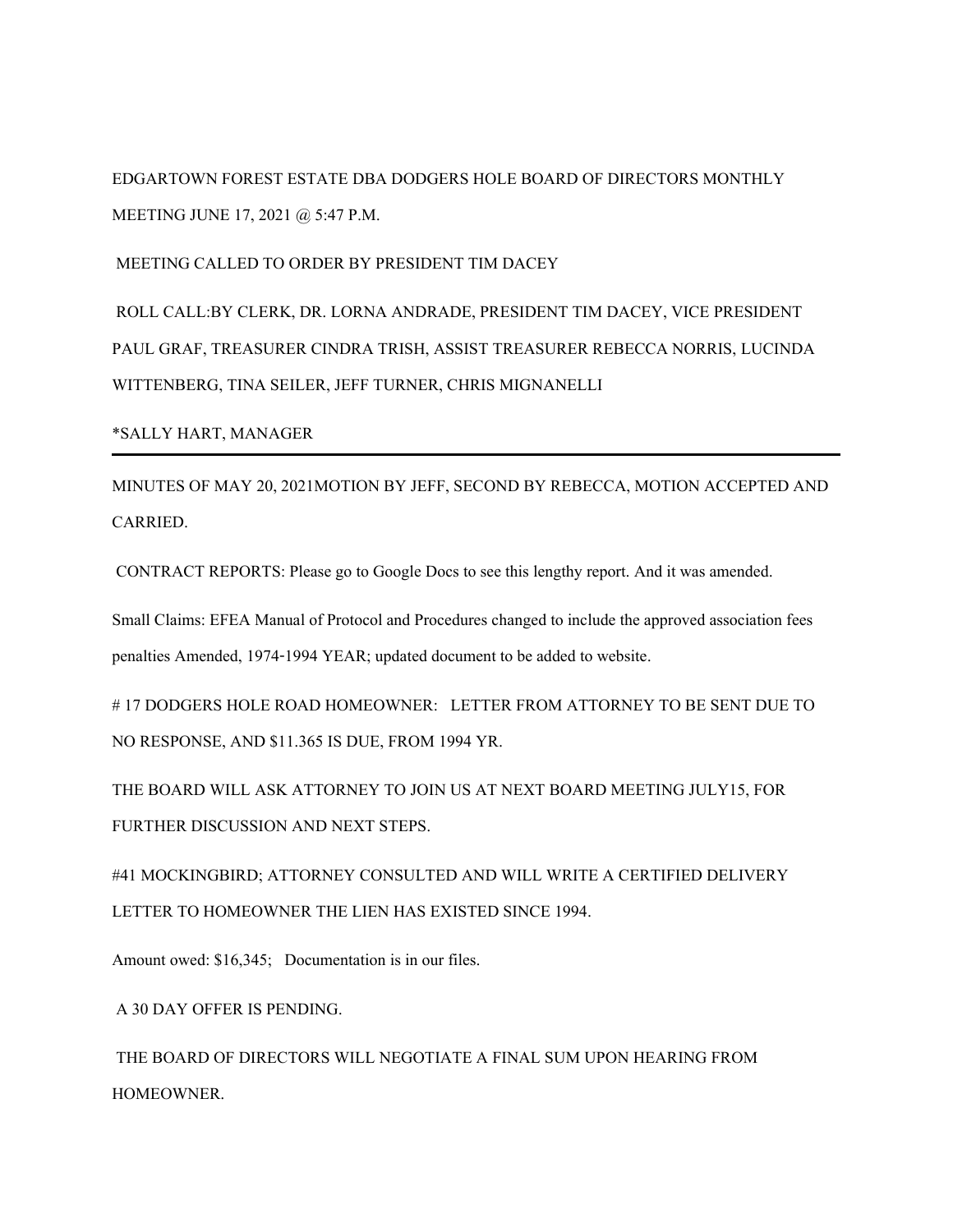QUESTION WHAT IS LIEN MATRIX BY Chris M.? ANS, BY MANAGER SALLI, IT IS LIENS FILED AND LETTERS SENT TO NOTIFICATION. JUNE  $30^{\text{th}}$ . .

All Board members please review MISSION STATEMENT and revise as needed as soon as possible.> DUE by JUNE  $30<sup>th</sup>$  suggested by Clerk, Lorna.

TREASURER REPORT: CINDRA TRISH, Full report on Google Docs.> Currently we Needed a sweep of \$50K to add into budget, for OPERATIONAL cost now.

OLD BUSINESS: A. FIRE NUMBER SIGNS, TO send out with proxies NO CHARGE FOR THEM Association Voted to pay for them.

FRONT GARDENS: Tina reported: 6 PEOPLE ASSISTED IN THE BEAUTIFICATION OF EACH SIDE OF THE FRONT GARDENS, including Jeffs wife, Laurie [The cost for a conduit, outlet, and timer are TBA.]

[MOWING TO START THIS WEEK. ] [ GULL LANE ASKED FOR A MOW] [ SPEED LIMIT SIGNS ON THE WAY TO BE INSTALLED.]

WHITE LYNCH: REQUEST FOR THEM TO COME TO BOARD MEETING IN JULY 15 DATE.

NEWS- LETTER WITH LOT OF GOOD INFO PRINTED AND MAILED BY MANAGER SALLI HART. NEW BUSINESS: EVERSOURCE-ELECTRIC: VISION AND MISSION IN OUR DEVELOPMENT TBA UPON MORE INQUIRY. NOTICES WERE LEFT ON

DOOR- KNOBS TO EACH HOMEOWNER PRIOR TO THE START WITH AN ATTACHMENT DIG SAFE WOULD MARKE SITES AS NEEDED FOR UNDERGROUND WIRES ETC.

LORNA HAD CONVERSATIONS WITH MGR. SAID EVERYONE ON MOCKINGBIRD AND GULL LANE WERE NOTIFIED., SHE GAVE SALLI THE INFO TO CALL HIM OR TRY TO SEE MANAGER AT DAILY WORK SITE [ Actual Mockingbird roads being dug up cables are being installed daily.]

MOTION TO ADJOURN @ 5:57P.M.